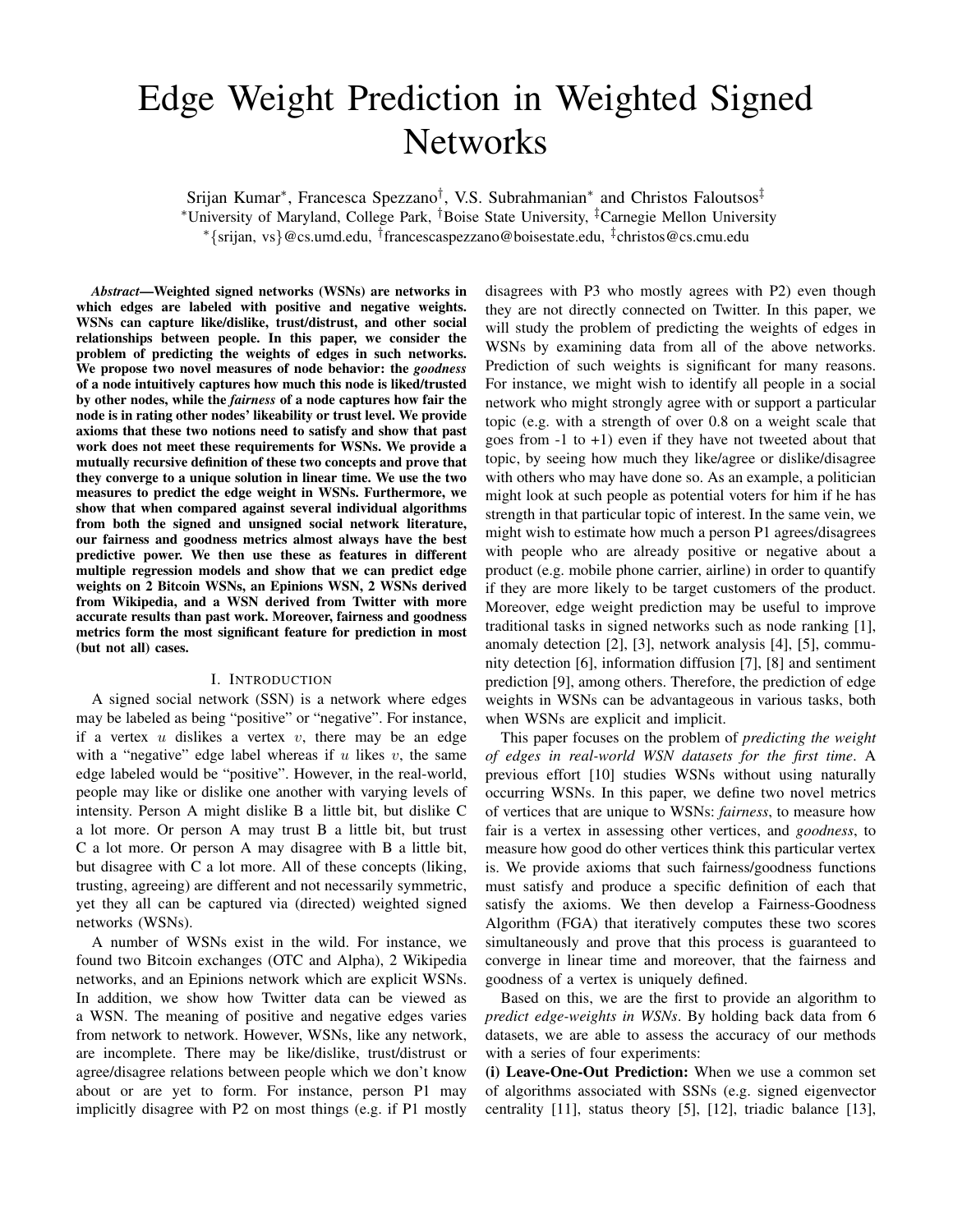

Fig. 1. The proposed metrics – Fairness and Goodness – perform the best, by having the lowest Root Mean Square Error and highest Pearson Correlation Coefficient, for predicting edge weights when N% of edge weights are removed from the network. The figure also shows that fairness and goodness metrics are robust, as the prediction performance is stable with increasing N.

PageRank [14], Signed-HITS [1], Bias and Deserve [15]) as well as the results of adaptations of past work on trust prediction such as TidalTrust [16], EigenTrust [17], and MDS [10], we show that *our fairness and goodness metrics are almost always the best when predicting the weight of an edge, one at a time.*

(ii) Leave  $\mathcal{N}\%$  Out Prediction. When we remove  $\mathcal{N}\%$  of the edges from the network and try to predict them from each of the individual features, we see that in all cases, fairness and goodness metrics are the best. We show the performance in case of one Bitcoin network in Figure 1. Here we see that *fairness and goodness has the lowest root mean square error and the highest Pearson correlation coefficient*, when comparing the predicted edge weight and the true edge weight, by varying the values of  $N$ . Furthermore, the performance is stable, making the proposed metrics *robust to network sparsity* (*i.e.* when varying fraction of the network is not entirely visible to apps and users on Facebook, LinkedIn, etc.). Similar results for the other networks are discussed in detail in the Experiments section later (see Section VI).

(iii) Multiple Regression Prediction. When we use all of the aforementioned existing algorithms and proposed metrics for prediction in a supervised learning model using different regression models, then the performance improves. The root mean square error reduces to 0.22-0.32 and the Pearson Correlation Coefficient for all removed edges ranges from 0.46-0.81 and is significantly higher than any past predictive method. *Most importantly, in this ensemble, fairness and goodness metrics are the most important features in most of the networks.*

(iv) Multiple Regression with Leave  $\mathcal{N}\%$  Out. Here, we again combine all algorithms to learn different regression models while removing  $\mathcal{N}\%$  of the edges. This ensemble outperforms the past techniques and is also robust, due to the presence of the robust fairness and goodness metrics.

All the datasets and codes have been made available at http://cs.umd.edu/~srijan/wsn. The fairness and goodness metrics have also been implemented in the SNAP library [18] at http://snap.stanford.edu/snap/.

## II. RELATED WORK

Edge Sign Prediction in SSNs. Several papers have developed features and models to predict the sign of an edge by building upon balance and status theories [10], [19], [12], developing random-walk and trust-propagation algorithms [20], [21], and using social interaction information for prediction [22] (see [23] for a survey). Metric Multidimensional Scaling (MDS)  $[10]$  assigns an *m*-dimensional position to vertices in a SSN or WSN to minimize 'stress', based on extended balance theory. It then uses the metric distance between two vertices to predict the sign of an edge between them.

*All of these papers predict edge sign in (unweighted) SSNs, while we predict the weight of an edge along with its sign. We compare with these past efforts and outperform them.* For instance, we compare with balance theory, status theory, several random walk based centrality measures for WSNs and MDS algorithm, and show that FGA outperforms them predicting edge weights in WSNs (see Section VI for details).

Edge Weight Prediction in Social Networks. There is substantial work on predicting edge weights in ordinary (unsigned) social networks. Communication based features have been shown to be very important in quantifying the edge weights between users [24], [25], [26], [27], but since we only have the WSN without any communication information, we compare with non-communication based techniques. These include baselines such as reciprocal edge weight [24] and triadic balance and status measures [25], [28] (see Section VI for details). Two popular unsupervised algorithms are Eigen-Trust [17] and TidalTrust [16]. EigenTrust calculates a global value of trust for each vertex by finding the left eigenvector of a normalized trust matrix. TidalTrust calculates the trust from a source to a sink, by recursively propagating trust via the sink's predecessors till it reaches the source. A very recent work in this direction is trustingness and trustworthiness [29]. *However, these papers deal with edge weight prediction in unsigned social networks, while we look at the new problem of predicting edge weights in WSNs. So in this paper, we suitably adapt and compare with these techniques, and show that FGA outperforms them*.

### III. PRELIMINARIES

A *Weighted Signed Network (WSN)* is a directed, weighted graph  $G = (V, E, W)$  where V is a set of users,  $E \subseteq V \times V$ is a set of edges, and  $W : E \rightarrow [-1, +1]$  is a mapping that assigns a value between -1 and +1 to each edge.  $W(u, v)$ can be thought of as assigning a degree of "likes", "agrees" or "trust" score describing how much user  $u$  likes a user  $v$ . Notations used in the paper are described in Table I.

Given WSN  $G = (V, E, W)$  and a node u we define the ego-in-network of u as the WSN ego-in $(u) = (V_u, E_u, W_u)$ where (i)  $V_u = \{u\} \cup in(u)$ , (ii)  $E_u = \{(v, u) | v \in in(u)\},$ and (iii)  $W_u(v, u) = W(v, u), \forall (v, u) \in E_u$ . We say that two nodes  $w_1$  and  $w_2$  have the identical ego-in-network iff  $|in(w_1)| = |in(w_2)|$  and there exists a one-to-one mapping  $h$  :  $in(w_1) \rightarrow in(w_2)$  s.t.  $W_{w_1}(v, w_1) = W_{w_2}(h(v), w_2)$ ,  $\forall v \in in(w_1)$ . Similarly we can define the concept of ego-outnetwork of u, denoted by ego-out $(u)$ .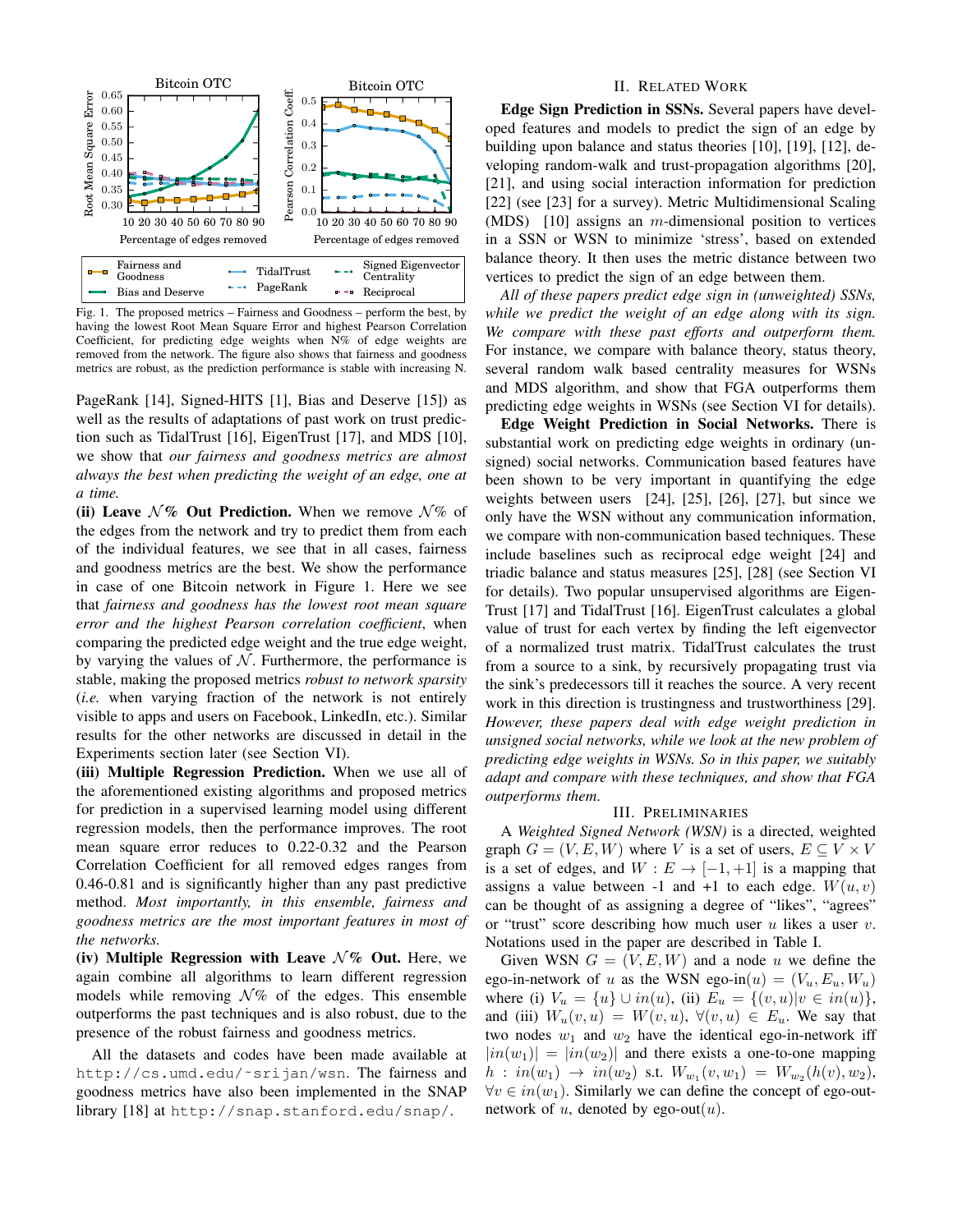TABLE I

| TABLE OF NOTATION USED IN THE PAPER. |                                                                                  |  |  |  |  |  |  |
|--------------------------------------|----------------------------------------------------------------------------------|--|--|--|--|--|--|
| $\overline{A}$                       | Adjacency matrix of $G=(V, E, W)$ , <i>i.e.</i> $A_{uv}=W(u, v)$                 |  |  |  |  |  |  |
| $A^+$                                | Adjacency matrix of the positive graph only                                      |  |  |  |  |  |  |
| $A^-$                                | Adjacency matrix of the negative graph only                                      |  |  |  |  |  |  |
| in(u)                                | Set of nodes that preceed $u$                                                    |  |  |  |  |  |  |
| $in^+(u)$                            | Set of positive predecessors $u$                                                 |  |  |  |  |  |  |
| $in^-(u)$                            | Set of negative predecessors $u$                                                 |  |  |  |  |  |  |
| out(u)                               | Set of nodes that succeed $u$                                                    |  |  |  |  |  |  |
| $out^+(u)$                           | Set of positive successors $u$                                                   |  |  |  |  |  |  |
| $out^{-}(u)$                         | Set of negative successors $u$                                                   |  |  |  |  |  |  |
| $W_{in}^+(u)$                        | Total positive in-weight, $W_{in}^+(u) = \sum_{v \in in^+(u)} W(v, u)$           |  |  |  |  |  |  |
|                                      | $W_{in}^{-}(u)$ , $W_{out}^{+}(u)$ , and $W_{out}^{-}(u)$ are similarly defined. |  |  |  |  |  |  |
| $_{PCC}$                             | Pearson correlation coefficient                                                  |  |  |  |  |  |  |
| $\boldsymbol{p}$                     | p-value of the correlation                                                       |  |  |  |  |  |  |

## IV. ALGORITHM: "FAIRNESS" AND "GOODNESS"

In this section, we develop two measures (*fairness* and *goodness*) for each vertex in a WSN that will be used later for predicting edge weights.

The fairness of a vertex is a measure of how fair or reliable the vertex is in assigning ratings (like/dislike, agree/disagree, trust/distrust) to other vertices. Intuitively, a 'fair' or 'reliable' rater should give a user the rating that it deserves, while an 'unfair' one would deviate from that value. Hence, the ratings given by unfair raters should be given low importance, while ratings given by fair raters should be considered important. As an example, in real world networks such as the Bitcoin networks, scammers create multiple accounts to increase their own ratings and to reduce the ratings of benign users. To prevent this, scammers should be given a low fairness score.

On the other hand, the goodness of a vertex specifies how much other vertices like/dislike, agree/disagree, or trust/distrust that vertex and what its true quality is. This is the rating a totally fair vertex would give. Higher goodness implies the vertex is more trustworthy in the network. Hence, a 'good' or 'trustworthy' vertex would receive many high positive ratings from fair vertices, while a 'non-trustworthy' vertex would receive high negative ratings from fair vertices.

However, given a WSN, we don't know how fair and how good each vertex is. From the description above, it is clear that fairness and goodness metrics are dependent on each other. Therefore, we define how to assign fairness and goodness scores to each vertex in this section.

#### *A. Prerequisites and Axioms*

We start with two axioms that fairness and goodness metrics should satisfy.

*Axiom 1 (Goodness axiom):* Let  $u_1$  and  $u_2$  be two vertices having identical ego-in-networks, and let  $h$  be the 1-to-1 mapping between the two ego-in-networks. Then the Goodness axiom states that vertices with higher fairness have higher impact on the vertices they rate. Formally, if  $f(v) = f(h(v))$  $\forall v \in in^{-}(u_1)$ , and  $f(v) \geq f(h(v)) \forall v \in in^{+}(u_1)$ , then  $g(u_1) \ge g(u_2)$ . Conversely, if  $f(v) = f(h(v)) \ \forall v \in in^+(u_1)$ , and  $f(v) \ge f(h(v))$   $\forall v \in in^-(u_1)$ , then  $g(u_1) \le g(u_2)$ .

*Axiom 2 (Fairness axiom):* Let  $u_1$  and  $u_2$  be two vertices having identical ego-out-networks, and let  $h$  be the 1-to-1 mapping between the two ego-out-networks. The Fairness

TABLE II COMPARISON OF FAIRNESS AND GOODNESS WITH TRADITIONAL METRICS THAT PROVIDE TWO SCORES TO EACH VERTEX. WE SEE THAT FAIRNESS AND GOODNESS HAS ALL THE DESIRED PROPERTIES.

| Desired properties         | Fairness and Goodness | Bias and Deserve | <b>HITS</b> |
|----------------------------|-----------------------|------------------|-------------|
| Satisfies Axioms 1 and 2   |                       |                  |             |
| Scalable in $O( E )$       |                       |                  |             |
| Converges                  |                       |                  |             |
| Robust to network sparsity |                       |                  |             |

axiom states that a vertex is more fair than another if it gives ratings closer to the rating deserved by the recipient. Formally, if  $|W_{u_1}(u_1, k) - g(k)| \leq |W_{u_2}(u_2, h(k)) - g(h(k))|$  $\forall k \in out(u_1)$ , then  $f(u_1) \ge f(u_2)$ .

The Goodness axiom establishes dependence of goodness on fairness, and the Fairness axiom established the dependence of fairness on goodness.

Reasonable fairness and goodness measures should satisfy the above two axioms. In addition, the method to compute the fairness and goodness should have the following desirable properties: it should (a) be scalable, *i.e.* it should be linear in the number of edges in the network; (b) guarantee a solution, *i.e.* it should always converge and find a solution; (c) be accurate, *i.e.* it should be able to estimate the true quality of each vertex; and (d) be robust, *i.e.* it should perform well even when the network is not entirely visible.

### *B. Fairness and Goodness*

We now provide two equations to compute the fairness and goodness metrics in a mutually recursive manner. We then show that they satisfy the axioms and have the desirable properties.

$$
g(v) = \frac{1}{|in(v)|} \sum_{u \in in(v)} f(u) \times W(u, v) \tag{1}
$$

$$
f(u) = 1 - \frac{1}{|out(u)|} \sum_{v \in out(u)} \frac{|W(u,v) - g(v)|}{R} \quad (2)
$$

Fairness scores always lie in the  $[0, 1]$  interval and goodness scores lie in the  $[-1, 1]$  interval which is the domain of the edge weights in our case. The maximum possible difference between an edge weight and goodness score is the range of difference,  $R = 2.1$ 

In the goodness formula for a vertex  $v$ , the incoming edge weights are weighted by the fairness of the vertices that are rating it, so that ratings by fair vertices are considered important. The average of these products over all predecessors yields the goodness of  $v$ . When calculating fairness of a vertex  $u$ , the smaller the difference between the actual edge weight and the goodness of the recipient, the more fair the vertex. Again, an average for all the ratings given by vertex  $u$  is used to calculate the fairness of  $u$ .

*Proposition 1:* Fairness and goodness measures satisfy both Axiom 1 and Axiom 2.

We prove the proposition formally in Appendix A.

Figure 3 shows the FGA algorithm to compute fairness and goodness scores for each vertex in the network. By default,

<sup>1</sup>If edge weights and goodness range over  $[-\ell, \ell]$ , then  $R = 2\ell$ .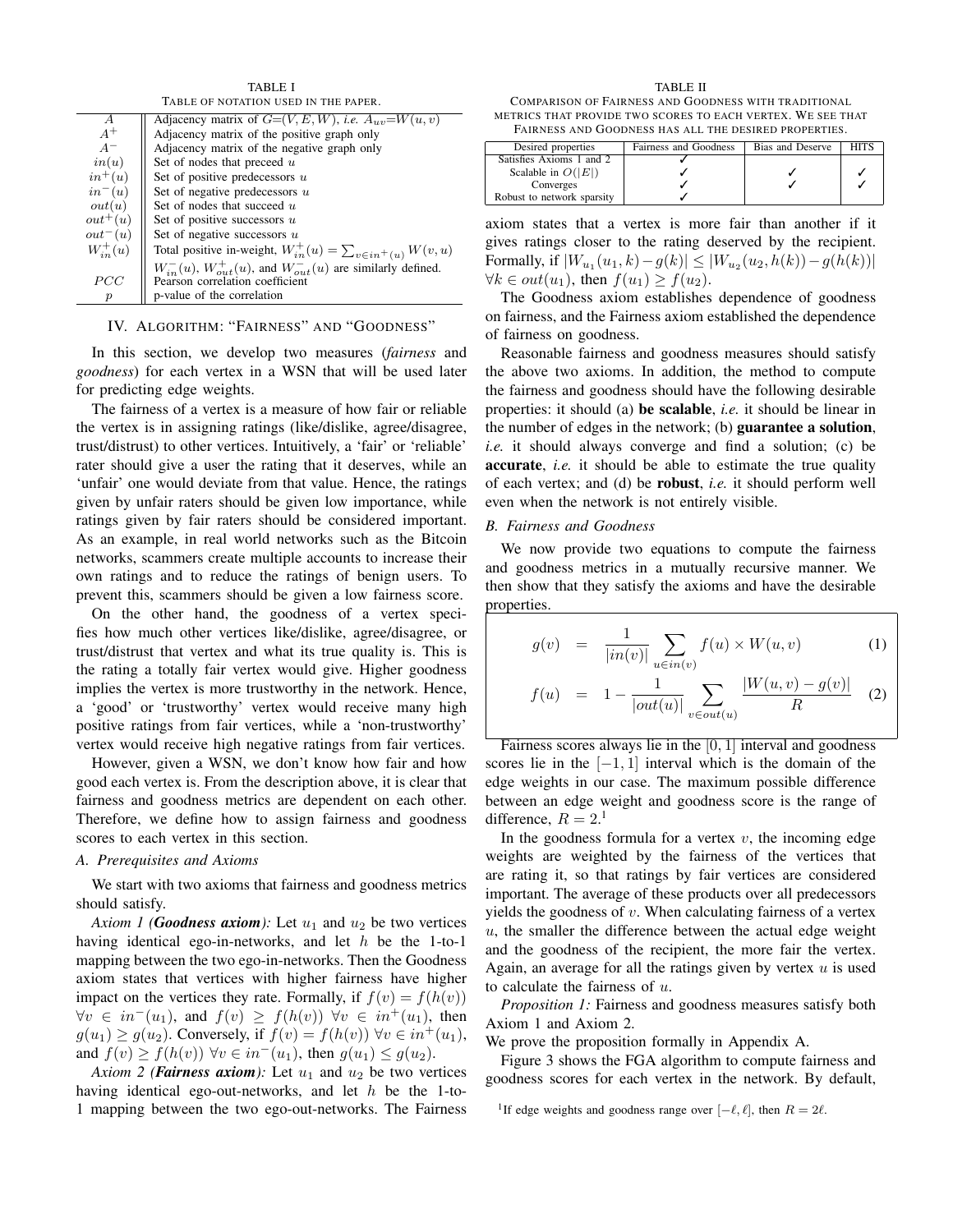

Fig. 2. (a) An example network to explain fairness and goodness. (b) Fairness and goodness scores for each vertex in the example network. In the OTC network, the distribution of (c) fairness scores and (d) goodness scores. (e) Both fairness and goodness scores converge within 8 iterations in OTC network.

1: Input: A WSN  $G = (V, E, W)$ 2: Output: Fairness and Goodness scores for all vertices in V 3: Let  $f^{0}(u) = 1$  and  $g^{0}(u) = 1$ ,  $\forall u \in V$ 4:  $t = -1$ 5: do 6:  $t = t + 1$ 7:  $g^{t+1}(v) = \frac{1}{|in(v)|} \sum_{u \in in(v)} f^t(u) \times W(u, v), \forall v \in V$ 8:  $f^{t+1}(u) = 1 - \frac{1}{2|out(u)|} \sum_{v \in out(u)} |W(u,v) - g^{t+1}(v)|, \forall u \in V$ 9: while  $\sum_{u \in V} |f^{t+1}(u) - f^t(u)| > \epsilon$  or  $\sum_{u \in V} |g^{t+1}(u) - g^t(u)| > \epsilon$ 10: **Return**  $f^{t+1}(u)$  and  $g^{t+1}(u)$ ,  $\forall u \in V$ 

Fig. 3. Fairness and Goodness Algorithm (FGA)

the fairness and goodness scores of all vertices is set to 1 and 1, respectively (line 3). In line 7, the goodness score for each vertex is updated using the fairness scores from the previous iteration. In line 8, the fairness scores are updated using the newly updated goodness scores in the same iteration. For instance, after the first iteration, the goodness of all the vertices becomes their average in-degree. Both goodness and fairness scores are mutually recursive and are updated till both the scores converge (line 9). The algorithm converges when the change between fairness and goodness scores in consecutive iterations for all vertices is less than an error bound  $\epsilon$ , which we set to 0.001. The scores of fairness and goodness from the last iteration are the final scores (line 10).

*Example 1:* Consider a sample weighted signed network in Figure 2(a), that very well reflects the real world scenario. Positive edges are shown in solid blue edges, negative ones are shown as red dotted edges. Vertices  $a, b, c$  and  $e$  are fair vertices, as their ratings are close to the other ratings that the recipients get. This makes their rating close to the goodness score of the vertex and this increases their fairness. Vertices  $d, f$  and q have lower fairness score, as their ratings deviate a lot from the goodness of their rating recipients. Looking at the goodness scores, vertices  $a, b, c, d$  and e are good, with the score of b being low positive as it receives edges of varying edge weights, most of which are positive. Vertices  $f$  and  $g$ have very negative goodness scores, as they get very negative ratings from very fair vertices. This example very well reflects the real world social networks, where majority of the vertices  $(a, b, c, c)$  and e) are fair and good. Vertex d is interesting, as it is good but it is not fair. Vertices  $f$  and  $g$  are blatant trolls or fraudsters that have low fairness and very negative goodness scores. The scores of fairness and goodness for all the vertices is reported in Figure 2(b).  $\Box$ 

Figure 2(c) and 2(d) show the fairness and goodness distribution for all the vertices in the OTC network. We see that most vertices have very high fairness (90% above 0.8 score; mean score  $= 0.94$ ) meaning that most of the users are fair, but some vertices are not. For goodness, most vertices have low positive score (80% have score between 0 and 0.3), while a considerable fraction are considered 'not good' (14% have negative score, and 5% have goodness below -0.5). Similar observations hold for other networks.

## *C. Predicted Edge Weight by Fairness and Goodness*

The weight of the edge  $(u, v)$  as predicted by the fairness and goodness is simply the the product  $f(u) \times g(v)$ . This way the predicted edge weight depends on both the fairness of the edge generator and the goodness of the edge recipient. We call this the FxG score of the edge.

## *D. Algorithm Analysis*

In this part, we prove the convergence, uniqueness and the linear time complexity of the algorithm. For brevity, we state them here, and *all the proofs are shown in Appendix A*.

*Theorem 1 (Convergence Theorem):* Let  $f^t(u)$  be the fairness of node  $u$  after iteration  $t$  of the algorithm in Figure 3, and let  $f^{\infty}(u)$  be its final score. Then, the error is bounded by  $|f^{\infty}(u) - f^t(u)| \leq \frac{1}{2^t} \forall u \in V$ . As t increases, the  $f^t(u)$  converges to  $f^{\infty}(u)$ . Similarly,  $|g^{\infty}(v) - g^t(v)| \leq \frac{1}{2^{t-1}} \forall v \in V$ .

*Theorem 2 (Uniqueness Theorem):* FGA algorithm produces a unique solution of fairness and goodness scores upon convergence.

*Proposition 2 (Linear Time Complexity of FGA):* Let  $G =$  $(V, E, W)$  be a weighted signed network and  $\epsilon > 0$ . The time complexity of the algorithm to compute fairness and goodness (Figure 3) is  $O(|E|)$ .

We show the proof in Appendix B [30].

Figure 2(e) shows the change in value of fairness and goodness over each iteration for the case of OTC network. We observe FGA quickly terminates in 8 iterations.

Given that the formulation of Fairness and Goodness satisfies the axioms, converges to a unique score and has linear running time complexity, it satisfies the desirable properties. We will also show that this metric is accurate and robust in Section VI.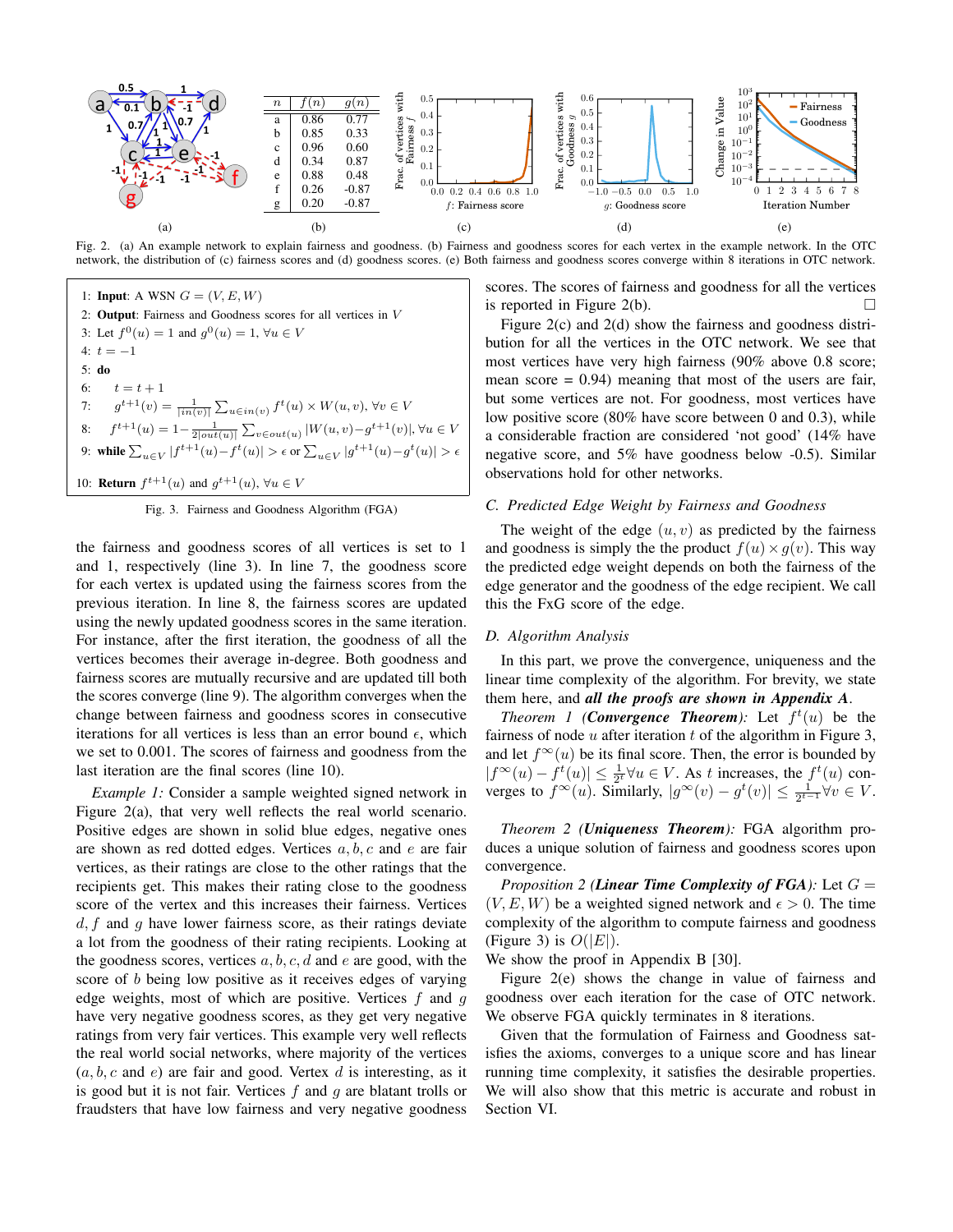TABLE III WEIGHTED SIGNED NETWORKS (WSNS) USED IN THE PAPER.

| <b>Network</b> | Vertices | Edges     | % Pos. Edges | Description of network edges                                                       |
|----------------|----------|-----------|--------------|------------------------------------------------------------------------------------|
| Bitcoin-OTC    | 5.881    | 35.592    | 89%          | Degree of trust or distrust from Bitcoin user $u$ to $v$                           |
| Bitcoin-Alpha  | 3.783    | 24.186    | 93%          | Degree of trust or distrust from Bitcoin user $u$ to $v$                           |
| Wikipedia RfA  | 9.654    | 104.554   | 83.7%        | Degree of support or opposition in Wikipedia administrator elections by $u$ to $v$ |
| WikiSigned     | 341,646  | 5.625.022 | 83.02%       | Degree of agreement or disagreement from Wikipedia editor $u$ to $v$               |
| Epinions       | 195.805  | 4,835,208 | 95.34%       | Degree of trust or distrust from Epinions user $u$ to $v$                          |
| Twitter        | 365.432  | 2,583,815 | 95.42%       | Degree of positive or negative sentiment from Twitter user $u$ to $v$              |

#### *E. Comparison to traditional metrics*

We now compare the Fairness and Goodness metrics with HITS [31] and Bias and Deserve [15]. Other centrality metrics, such as PageRank, Signed EigenVector Centrality, and others, assign only a single score to each vertex, and therefore are not directly comparable to the proposed fairness and goodness metrics.

*Similarity and differences from HITS:* Consider the special case when all  $W(u, v) \in \{0, 1\}$ , *i.e.* when all edges are unweighted and unsigned. Then the formulation of fairness and goodness reduces to the following: for all edges  $(u,v)$ ,  $W(u, v) = 1$  and since  $g(v) < 1$ ,  $|W(u, v) - g(v)| =$  $|1 - g(v)| = 1 - g(v)$ . So,

$$
g(v) = \frac{1}{|in(v)|} \sum_{u \in in(v)} f(u)
$$
  
and  

$$
f(u) = 1 - \frac{1}{|out(u)|} \sum_{v \in out(u)} 1 - g(v)
$$

$$
\Rightarrow f(u) = \frac{1}{|out(u)|} \sum_{v \in out(u)} g(v)
$$

Note that in this special case of unweighted unsigned networks, fairness and goodness become very similar to the HITS formulation, with a difference in how the normalization is done. In HITS, normalization is done at the end of each iteration, so that the hub and authority vectors are unit vectors. In Equations 1 and 2, normalization is done for each vertex by averaging over its in- and out-edges, on the right hand side of the equation. This is done because when edge weights are negative in case of WSNs, the unit vector normalization is not valid. Since the original formulation of HITS is not defined for either SSNs or WSNs, it does not satisfy the axioms.

*Similarity and differences from Bias and Deserve:* A vertex  $u$ 's bias (BIAS) reflects the expected weight of an outgoing edge to a random vertex, while its deserve (DES) reflects the expected weight of an incoming edge from an unbiased vertex [15]. As in the case of HITS, BIAS and DES are iteratively computed as:

$$
DES^{t+1}(u) = \frac{1}{|in(u)|} \sum_{v \in in(u)} [W(v, u)(1 - X^t(v, u))]
$$
  

$$
BIAS^{t+1}(u) = \frac{1}{2|out(u)|} \sum_{v \in out(u)} [W(u, v) - DES^t(v)]
$$

where  $X^t(v, u) = \max(0, BIAS^t(v) \times W(v, u)).$ 

*Proposition 3:* Deserve satisfies Axiom 1 while bias does not satisfy Axiom 2.

We show the proof in Appendix B [30].

# V. REAL-WORLD DATA: WEIGHTED SIGNED NETWORKS

Table III summarizes the statistics of the six real world weighted signed network (WSN) datasets used in this paper. All these networks are directed, i.e. each edge  $(u, v)$  means that user  $u$  is expressing an opinion about user  $v$ . Each edge is associated with a weight  $W(u, v)$  representing the strength

of opinion. The weights for all the networks are scaled to lie between −1 and 1. We explain the meaning of the sign and strength of edges in each of the different networks below. *The datasets have been released on the project webpage [30].*

*Bitcoin networks.* Bitcoin is a cryptocurrency that is used to trade anonymously over the web. Due to anonymity, there is counterparty risk [32], which has lead to the emergence of several exchanges where Bitcoin users rate the level of trust they have in other users. We created two datasets from two such exchanges - Bitcoin-OTC (OTC for short) and Bitcoin-Alpha<sup>2</sup> (Alpha for short). Both these exchanges allow users to rate others on a scale of -10 to +10 (excluding 0). According to OTC's guidelines, a rating of -10 should be given to fraudsters while at the other end of the spectrum, +10 means "you trust the person as you trust yourself". The other rating values have intermediate meanings. Therefore, these two exchanges explicitly yield WSNs. We scale the edge weights to be between -1 and 1.

*Wikipedia RfA.* Wikipedia Requests for Adminship (RfA) network [9] is a signed network among Wikipedia users where each edge  $(u, v)$  has a weight corresponding to the vote of user  $u$  (-1 for negative, 0 for neutral, and 1 for positive) towards user  $v$  to become an administrator. The dataset also contains a short explanation for each vote. We build a WSN from Wikipedia RfA network by weighting each edge with the intensity of the sentiment expressed in its explanation. We used an online VADER sentiment engine [33] to perform sentiment analysis on the explanations. It gives a positive sentiment score pos and a negative sentiment score neg to each explanation, where  $-1 \le pos, neg \le +1$ . We assign the sentiment score of the edge as  $pos-neg$ . The resulting network has weights in the range  $[-1, 1]$ .

*WikiSigned.* This WSN is between Wikipedia editors created in  $[34]$ , where an edge from editor u to another editor  $v$  represents the trust or distrust  $u$  places in the edits made by v. The trust and distrust is calculated from the number of words from  $v$ 's edits that  $u$  retains, replaces or deletes, and the number of edits  $u$  restores or reverts. The trust increases if the words are retained and edits restored, but distrust increases when words are replaced or deleted and edits reverted. The edge weight is then calculated as the difference between trust and distrust. The exact details are given in [34].

Epinions. We used the Extended Epinions dataset<sup>3</sup> to build a WSN as follows. In Epinions, each user  $u$  can rate the helpfulness of a review by user  $v$  on a 1-5 scale. There is an

<sup>2</sup>http://www.bitcoin-otc.com and http://www.btcalpha.com <sup>3</sup>http://www.trustlet.org/extended\_epinions.html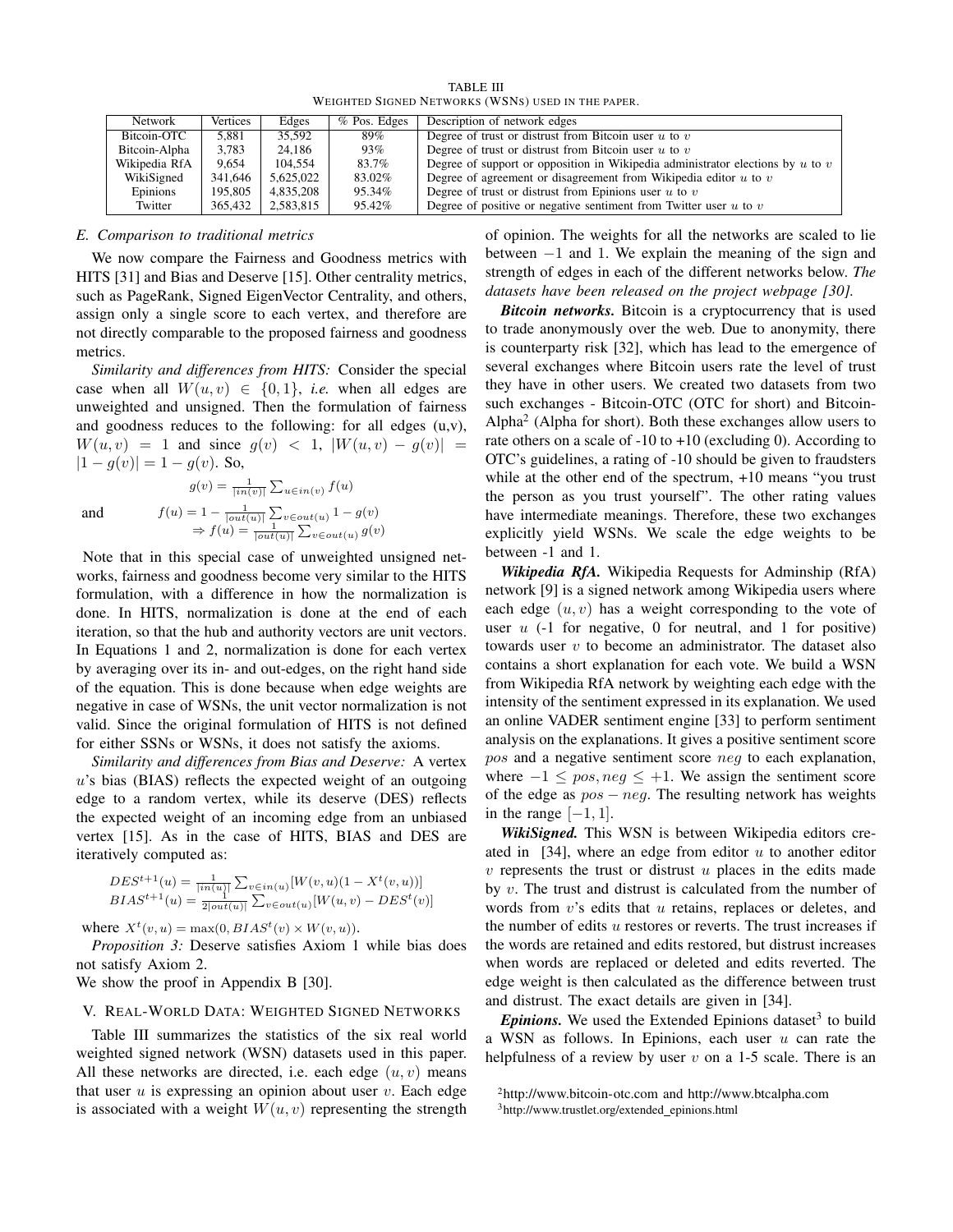edge  $(u, v)$  from user u to user v if u expressed the helpfulness of at least one of  $v$ 's reviews. We translated the helpfulness scores to the interval  $[-1, +1]$  (a helpfulness score of 1, 2, 3, 4 and 5 are scaled to -1.0, -0.5, 0.0, 0.5 and 1.0, respectively), and set  $w(u, v)$  to the average of the multiple helpfulness scores from  $u$  to  $v$ .

*Twitter.* We created a WSN from the Twitter India Election data reported in [35], [36] representing the average sentiment of a user towards another. There may be many tweets from  $u$  that mention  $v$ . For each of these tweets, we compute the sentiment of the tweet by using VADER, as was done for WikiRfA. The weight  $W(u, v) \in [-1, 1]$  of edge from u to v is the average sentiment score of all tweets written by  $u$  that mention  $v$ .

More complex measures can be used to define the weight in the Twitter network, which could also include information about whether  $u$  retweeted or favorited a tweet by  $v$  and so forth. For simplicity, we use the sentiment of text as it systematically generates positive and negative sentiments. Moreover, the purpose of this paper is not to define how to create WSN, but to take a WSN as input for edge weight prediction. WSNs can also be created from Facebook, Tumblr, and other types of social media, as well as e-commerce sites such as Amazon, eBay (where the posts analyzed are reviews), possibly with combination of sentiment analysis. In this paper, we validate using the above defined six WSN datasets.

## VI. SIGNED EDGE WEIGHT PREDICTION

In this section, we study the problem of predicting the weight of a signed directed edge  $(u, v)$  in WSNs. There is much work on predicting edge signs in signed networks however, we predict not only the sign of an edge, but also its weight. *We are addressing this problem on WSNs for the first time.* By conducting experiments on 6 real-world described in Section V, we show that Fairness and Goodness outperforms existing algorithms, is the most important feature overall in multiple regression models, and is robust to sparsity.

Existing algorithms. As we discussed in the Related Work section, there has been significant work in developing metrics about signed social networks (SSNs), developing algorithms for edge sign prediction in SSNs and edge weight prediction in unsigned SNs. Since there is no work that addresses edge weight prediction in WSNs, we first show that adaptations of existing algorithms from these three fields are outperformed by our fairness and goodness metrics. However, we will use these past works as features in our multiple regression models, so all of these past works do provide value. The existing algorithms are:

• *Reciprocal*: The predicted weight for edge  $(u, v)$  is the same as that of the reciprocal edge  $(v, u)$  (0 if there is no reciprocal edge).

• *Triadic balance*: This is the average product of edge weights for all incomplete triads that the edge  $(u, v)$  is a part of. Incomplete triads are triads that would form involving edge  $(u, v)$  after it is created. This definition of triadic balance is derived directly from balance theory [13].

• *Triadic status*: This is the weight of the edge that is predicted by a simple extension of status theory [5] with edge weights using three rules. (i) In a transitive triad, the predicted weight of the transitive edge is the sum of the two non-transitive edge weights, and (ii) the predicted weight of a non-transitive edge is the difference of the transitive and the other non-transitive edge weights. (iii) In a cyclic triad, the weight of the missing edge is the negative of the sum of other two edge weights. Overall, the prediction by this baseline is the average predicted weight over all incomplete triads that an edge is a part of.

• *Status theory:* The prediction made by this measure is the difference between the status of vertex  $u$  and vertex  $v$ , defined as  $\sigma(u) - \sigma(v)$ . The status  $\sigma(k)$  of vertex k is defined as  $\sigma(k) = |W_{in}^{+}(k)| - |W_{in}^{-}(k)| + |W_{out}^{-}(k)| - |W_{out}^{+}(k)|$ . Status [12] increases when receiving positive incoming edges and generating negative outgoing edges to other vertices, while decreases when receiving negative edges and generating outgoing positive edges. Difference in status measures how much 'higher'  $u$ 's status is compared to  $v$ 's. We extend the measure trivially to include weights instead of only signs.

• *PageRank:* The difference between weighted PageRank (wPR) value of vertex u and v, *i.e.*  $wPR(u) - wPR(v)$ , is the prediction made by this measure [14].  $wPR$  is calculated in the unsigned version of the network as:

$$
wPR(k) = \frac{1-\delta}{|V|} + \delta \sum_{z \in in(k)} \frac{wPR(z) \times W(z,k)}{|out(z)|}.
$$

• *Signed Eigenvector Centrality:* The difference between signed eigenvector centrality (SEC) value of vertex  $u$  and v, *i.e.*  $SEC(u) - SEC(v)$ , is the prediction made by this measure. The SEC of vertices in a WSN with adjacency matrix A is the vector x that satisfies the equation  $Ax = \lambda x$ , where  $\lambda$  is the greatest eigenvalue [11].

• *Signed-HITS:* The prediction made by this model is the authority score  $a(v)$  of vertex v computed by using a modified version of HITS for signed network, called Signed-HITS [1]. Signed-HITS iteratively computes the hub and authority scores separately on  $A^+$  and  $A^-$ , using the equations:

$$
h^+(u) = \sum_{v \in out^+(u)} a^+(v); \ a^+(u) = \sum_{v \in in^+(u)} h^+(v)
$$

$$
h^-(u) = \sum_{v \in out^-(u)} a^-(v); \ a^-(u) = \sum_{v \in in^-(u)} h^-(v)
$$

and assigns, after convergence, the authority score  $a(u)$  =  $a^+(u) - a^-(u)$  and hub score  $h(u) = h^+(u) - h^-(u)$  to each vertex  $u$ . Again, we trivially extend the formula to include edge weights.

• *Bias and Deserve:* This is the measure proposed in [15], as discussed in Section IV. The deserve value  $DES(v)$  of the vertex  $v$  is the prediction made by this algorithm.

• *TidalTrust:* We adapt the popular trust prediction model TidalTrust [16] to work on WSNs. We calculate the predicted trust values from  $u$  to  $v$  separately in the positive and negative sub-networks, and then take the difference between them as the feature for prediction.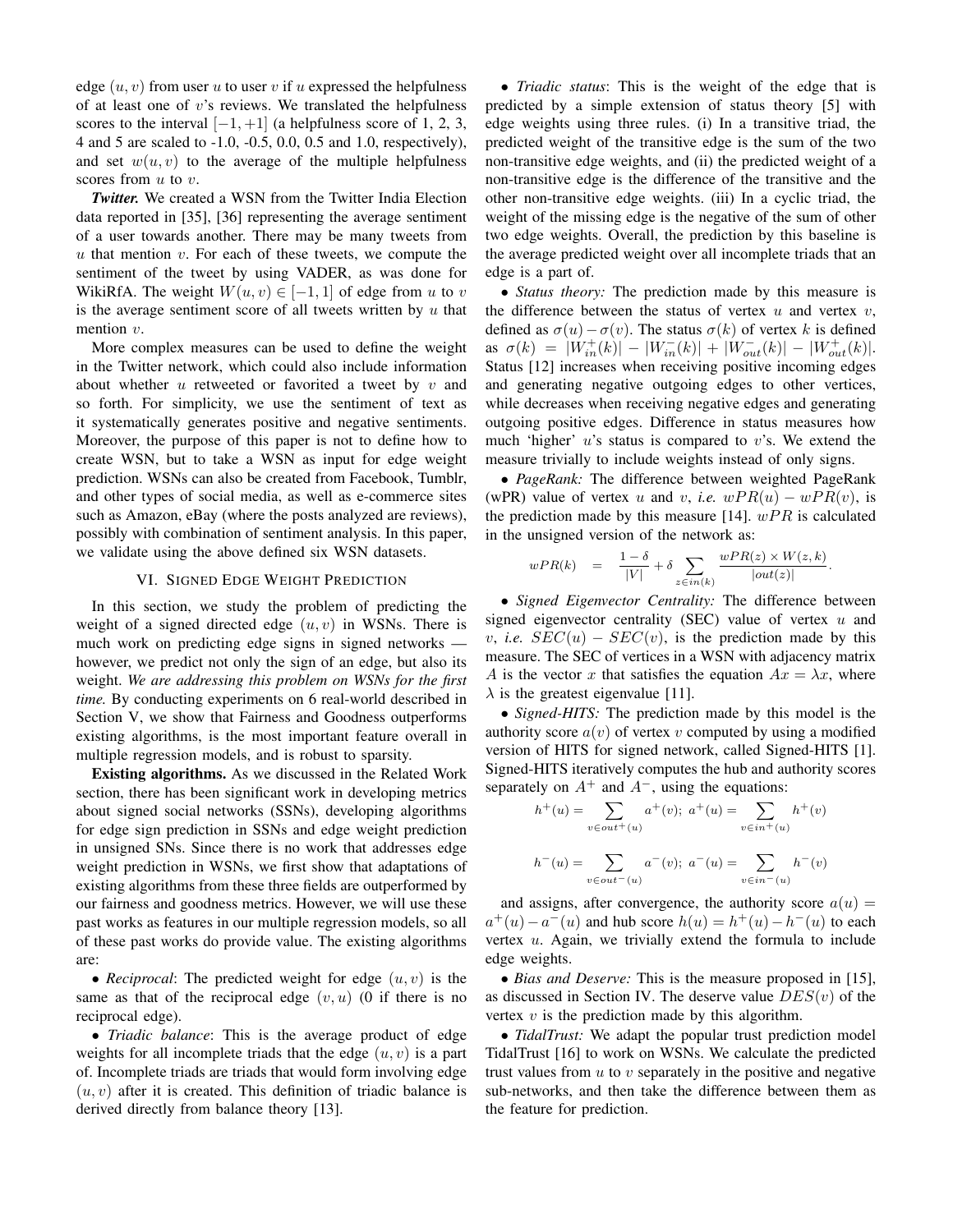#### TABLE IV

PERFORMANCE OF ALL COMPETITORS FOR SIGNED EDGE WEIGHT PREDICTION IN LEAVE-ONE-OUT SETTING. EACH CELL REPORTS (RMSE, PCC). LOWER RMSE AND HIGHER PCC ARE DESIRABLE. FAIRNESS AND GOODNESS PERFORMS THE BEST.

| Method                           | <b>OTC</b>   | Alpha           | WikiRfA         | <b>Twitter</b>  | <b>Epinions</b> | WikiSigned      |  |  |
|----------------------------------|--------------|-----------------|-----------------|-----------------|-----------------|-----------------|--|--|
| Existing algorithms              |              |                 |                 |                 |                 |                 |  |  |
| Reciprocal                       | (0.32, 0.46) | (0.27, 0.47)    | (0.35, 0.04)    | $(0.94, -0.11)$ | (0.71, 0.24)    | (0.56, 0.04)    |  |  |
| Triadic Balance                  | (0.57, 0.38) | (0.57, 0.25)    | (0.75, 0.20)    | (0.36, 0.22)    | (0.41, 0.49)    | (0.71, 0.62)    |  |  |
| <b>Triadic Status</b>            | (0.65, 0.22) | (0.65, 0.26)    | (0.69, 0.20)    | (0.44, 0.26)    | (0.97, 0.12)    | (0.68, 0.65)    |  |  |
| <b>Status Theory</b>             | (1.03, 0.16) | $(0.97, -0.12)$ | (1.19, 0.04)    | (1.90, 0.00)    | $(1.55, -0.03)$ | $(1.33, -0.25)$ |  |  |
| PageRank                         | (0.37, 0.07) | $(0.32, -0.02)$ | $(0.34, -0.04)$ | (0.94, 0.00)    | $(0.87, -0.16)$ | (0.55, 0.19)    |  |  |
| Signed Eigenvector Centrality    | (0.37, 0.17) | (0.32, 0.23)    | (0.34, 0.11)    | $(0.98, -0.09)$ | $(0.87, -0.20)$ | $(0.56, -0.01)$ |  |  |
| Signed-HITS                      | (0.37, 0.34) | (0.32, 0.25)    | (0.35, 0.22)    | (0.93, 0.29)    | (0.86, 0.38)    | (0.57, 0.17)    |  |  |
| Bias and Deserve                 | (0.36, 0.32) | (0.31, 0.24)    | (0.23, 0.44)    | (0.30, 0.37)    | (0.38, 0.53)    | (0.47, 0.31)    |  |  |
| TidalTrust                       | (0.39, 0.38) | (0.36, 0.22)    | (0.31, 0.24)    | (0.33, 0.39)    | (0.41, 0.44)    | (0.58, 0.44)    |  |  |
| EigenTrust                       | (0.37, 0.01) | (0.33, 0.00)    | (0.35, 0.00)    | (0.94, 0.00)    | (0.87, 0.00)    | (0.55, 0.00)    |  |  |
| MDS.                             | (0.35, 0.41) | (0.31, 0.32)    | (0.33, 0.28)    | (0.41, 0.27)    | (0.42, 0.39)    | (0.58, 0.36)    |  |  |
| Proposed algorithm               |              |                 |                 |                 |                 |                 |  |  |
| Goodness                         | (0.32, 0.48) | (0.27, 0.40)    | (0.23, 0.46)    | (0.30, 0.41)    | (0.32, 0.64)    | (0.47, 0.31)    |  |  |
| Fairness $\times$ Goodness (FxG) | (0.31, 0.49) | (0.27, 0.41)    | (0.24, 0.45)    | (0.36, 0.41)    | (0.36, 0.65)    | (0.46, 0.40)    |  |  |

TABLE V

SUPERVISED CLASSIFICATION USING PREDICTION BY ALL ALGORITHMS DESCRIBED ABOVE AS FEATURES.

| Method                        | <b>OTC</b>   | Alpha        | WikiRfA      | <b>Twitter</b> | <b>Epinions</b> | WikiSigned   |
|-------------------------------|--------------|--------------|--------------|----------------|-----------------|--------------|
| Linear Regression, $LR(FxG+)$ | (0.26, 0.66) | (0.22, 0.62) | (0.22, 0.50) | (0.25, 0.46)   | (0.29, 0.67)    | (0.32, 0.75) |
| Ridge Regression, $RR(FxG+)$  | (0.26, 0.67) | (0.23, 0.62) | (0.22, 0.50) | (0.26, 0.43)   | (0.29, 0.65)    | (0.29, 0.81) |
| Lasso, $Lasso(FxG+)$          | (0.27, 0.66) | (0.23, 0.61) | (0.23, 0.47) | (0.26, 0.45)   | (0.30, 0.63)    | (0.30, 0.77) |
| ElasticNet. $EN$ (FxG+)       | (0.27, 0.65) | (0.24, 0.60) | (0.23, 0.47) | (0.26, 0.43)   | (0.29, 0.64)    | (0.29, 0.77) |
| TABLE VI                      |              |              |              |                |                 |              |

FEATURE IMPORTANCE USING UNIVARIATE LINEAR REGRESSION TEST. THE FEATURES ARE SORTED ACCORDING TO DECREASING ORDER OF IMPORTANCE FOR EACH NETWORK INDIVIDUALLY. ALL P-VALUES ARE BELOW 0.0001.

| OTC                        | Alpha                      | WikiRfA                    | Twitter                    | <b>Epinions</b>            | WikiSigned                 |
|----------------------------|----------------------------|----------------------------|----------------------------|----------------------------|----------------------------|
| $Fairness \times Goodness$ | Reciprocal                 | Goodness                   | Fairness $\times$ Goodness | Fairness $\times$ Goodness | Triadic Status             |
| Goodness                   | Fairness $\times$ Goodness | Fairness $\times$ Goodness | <i>Goodness</i>            | Goodness                   | Triadic Balance            |
| Reciprocal                 | <b>Goodness</b>            | Bias and Deserve           | TidalTrust                 | Bias and Deserve           | TidalTrust                 |
| <b>MDS</b>                 | <b>MDS</b>                 | <b>MDS</b>                 | Bias and Deserve           | Triadic Balance            | Fairness $\times$ Goodness |
| <b>TidalTrust</b>          | Signed-HITS                | TidalTrust                 | Signed-HITS                | TidalTrust                 | <b>MDS</b>                 |

• *EigenTrust:* EigenTrust, ET, is another popular trust prediction algorithm [17]. The prediction is the difference in the predicted trust of the two vertices involved,  $ET(u) - ET(v)$ .

• *MDS*: This is a recent algorithm proposed to work for trust prediction on SSNs [10](details of the algorithm are provided in Section II). The convergence model in MDS can only accept edge weights in  $\{-2,-1,+1,+2\}$ , so we convert the weights of all networks by scaling and rounding off to these values. The edge weight is predicted as the distance between the embeddings of the two vertices of the edge, as generated by MDS.

Prediction by Fairness and Goodness: Lastly, we have the metrics we propose in this paper. We use the goodness score  $g(v)$  of the vertex v, and the FxG score,  $f(u) \times g(v)$  as two separate predictions made using Fairness and Goodness.

Evaluation metrics. The performance of edge weight prediction is measured using two standard metrics – Root Mean Square Error, RMSE, between the actual edge weight and the predicted weight  $(RMSE)$  lies in the range of 0 to 2, since edge weights are between  $-1$  and  $+1$ ; 0 is the best, 2 is the worst), and Pearson Correlation Coefficient,  $PCC$ , (range is  $-1$ ) to 1; random is 0). Both these measures characterize different aspects of the prediction –  $RMSE$  quantifies how close the prediction is to the true values on average, and  $PCC$  measures the relative trend between the two.

Results. We perform a series of experiments to evaluate the performance of various features for edge weight prediction.

*Experiment 1: Leave One-Out Edge Weight Prediction:* We conduct a Leave-One-Out cross validation experiment, which captures the scenario where a WSN exists and we want to find the weight of a non-existent edge. In this experiment, one test edge  $e_t$  is removed at a time and the task is to predict its edge weight, given the rest of the network. Each algorithm makes its prediction based on the remaining network. The RMSE and  $PCC$  values are calculated for each  $e_t$ , and averaged. This is an entirely *unsupervised* approach. Table IV shows the average  $RMSE$  and  $PCC$  of each algorithm. We observe that  $FxG$ is almost always the best method across all 6 datasets.

*Experiment 2: Multiple Regression Models for Edge Weight Prediction:* This experiment builds a supervised learning model by using each of the algorithms in Experiment 1 to generate a feature. Each feature is the edge weight prediction by that algorithm. The procedure used is the following: the test edge  $e_t$  whose weight is to be predicted is removed from the network. From the remaining edges, a second edge  $e_s$ is removed at a time to generate the prediction using all the algorithms. This step is done multiple times to generate training examples, with the features being the predictions and the label being the edge weight of  $e_s$ . The training is done using 4 regression models (Linear Regression, Ridge Regression, Lasso, and ElasticNet), and the learned model is used to predict the edge weight of  $e_t$ . RMSE and PCC values are calculated for this prediction. This entire process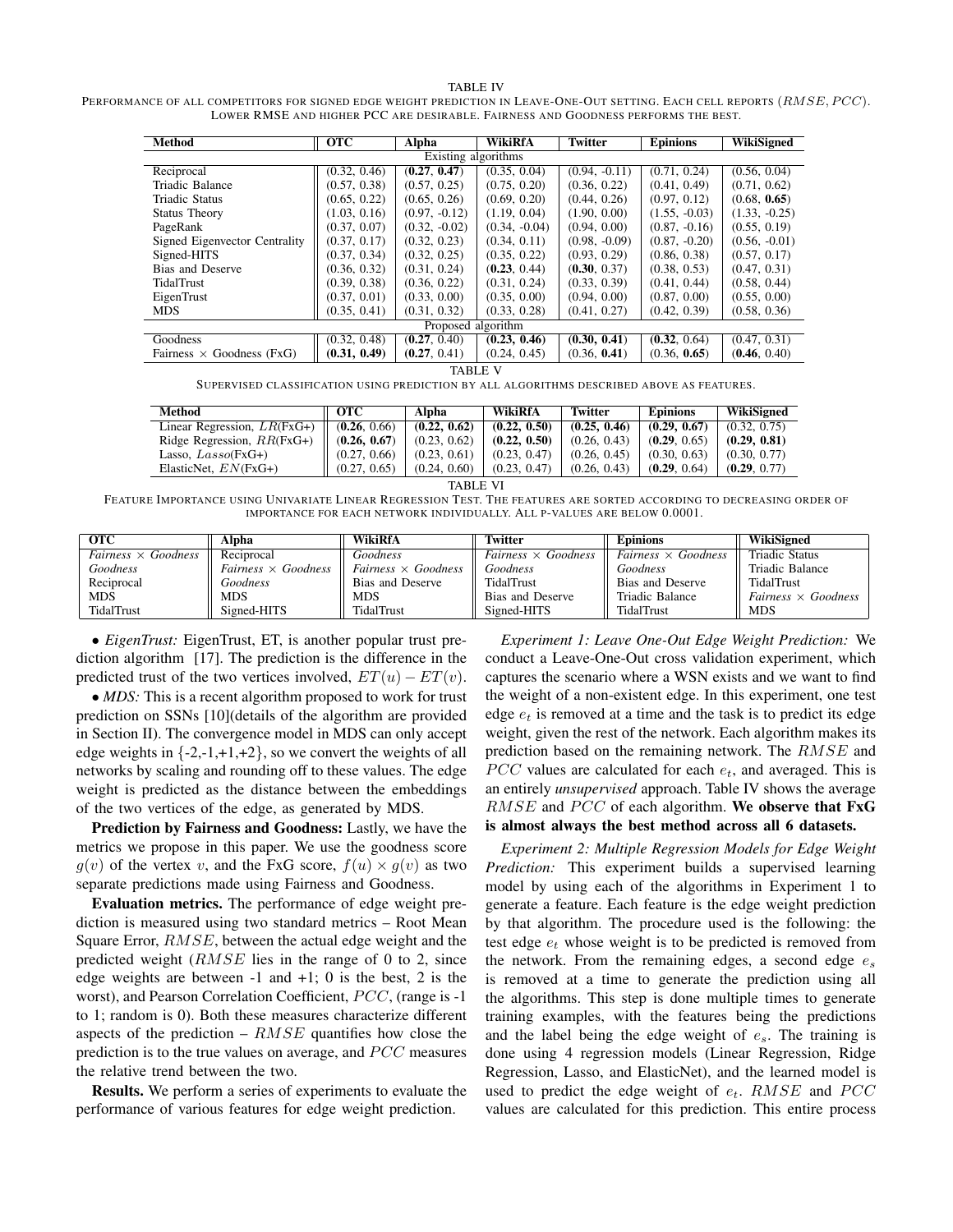

Fig. 4. Fairness and Goodness metrics are highly robust to network sparsity. This plot shows the variation of RMSE (top) and PCC (bottom) for five networks (the plot for OTC is in Figure 1), when a random subset of edges are removed from each network. Some measures are removed to enhance visibility. We observe that over all networks, the fairness and goodness metrics perform the best individually as the percentage of edges removed increases. Linear Regression performs the best overall, with fairness and goodness as the most important feature.

is repeated multiple times by sampling different  $e_t$  and the performance metrics are averaged. The regression models are named LR(FxG+) for Linear Regression, RR(FxG+) for Ridge Regression, and so on, as it takes a feature vector that has Fairness and Goodness predictions as features (and they are the most important features as seen later).

Table V shows that predictive power improves significantly for all networks, both in terms of  $RMSE$  and  $PCC$ , compared to the unsupervised technique explained in the previous experiment. We are able to predict edge weights with a PCC ranging in 0.46-0.81, and the RMSE ranging in 0.22-0.32 depending on the network studied. This is important, as practitioners can directly take this model and apply it in real world. In general, linear regression seems to give the best results.

Table VI shows the 5 most important features (in order) for each network obtained using the f\_regression method implemented in Scikit Learn for identifying the most important features in regression models. The results are all statistically significant ( $p < 0.0001$ ). We observe that FxG is ranked #1 in 3 of the 6 networks, #2 in 2, and #4 in one. The Goodness measure alone does slightly worse. No other measure comes close.

*Experiment 3: Effect of removing* N *% of edges:* In this experiment, we remove a larger fraction of edges by randomly selecting  $\mathcal{N}\%$  of edges, compute features for the remaining edges and then predict the weight of the removed edges (similar to the process done in Experiment 1, but with more edges removed as test edges). We vary the value of  $N$ , from 10 to 90% in steps of 10%, to observe the effect of fraction of missing edges from the network. For each  $\mathcal{N}$ , we randomly generate 100 networks and take the mean of the results. Figure 1 shows the  $RMSE$  and  $PCC$  of each

feature in predicting the weight of the missing edges in the OTC network, and Figure 4 shows them for the remaining five networks. (The curve labeled linear regression will be discussed in Experiment 4). We only show the important curves to enhance visibility. We see that of all the features, the one that generates the best prediction is the FxG feature. We note that the confidence interval of performance is very small in each case, so we don't show it in the figure for better clarity.

Moreover, this figure shows that FxG is very robust to partial visibility of the network. For instance, part of a network may be invisible to an application due to privacy constraints (*e.g.* on Facebook and LinkedIn, we can only see part of the network). In fact, as more edges are removed from the network, FxG outperforms all other features used. Interestingly, we observe that features that performed well in Experiment 1 degrade more than FxG. For example, consider the "Reciprocal" feature in the Alpha network - it degrades rapidly as visibility of the network is reduced. Likewise, Bias and Deserve, which is the closest competitor in most networks, is not robust at all in terms of  $RMSE$ , as its performance degrades quickly and by a large margin.

*Experiment 4: Effect of removing* N *% of edges, with Multiple Regression:* As in Experiment 2, we learn a supervised learning model by training on networks with  $\mathcal{N}$ % edges removed, and testing to predict the edge weight of the remaining edges. This is shown as the gray lines in Figure 4, which again shows that by training on the given data, the performance for edge weight prediction in WSNs improves (this line is omitted from Figure 1 for OTC network for clarity, but the same is observed there as well). The RMSE values are lower and the  $PCC$  values are higher when the regression model is used. This again implies large practical application to improve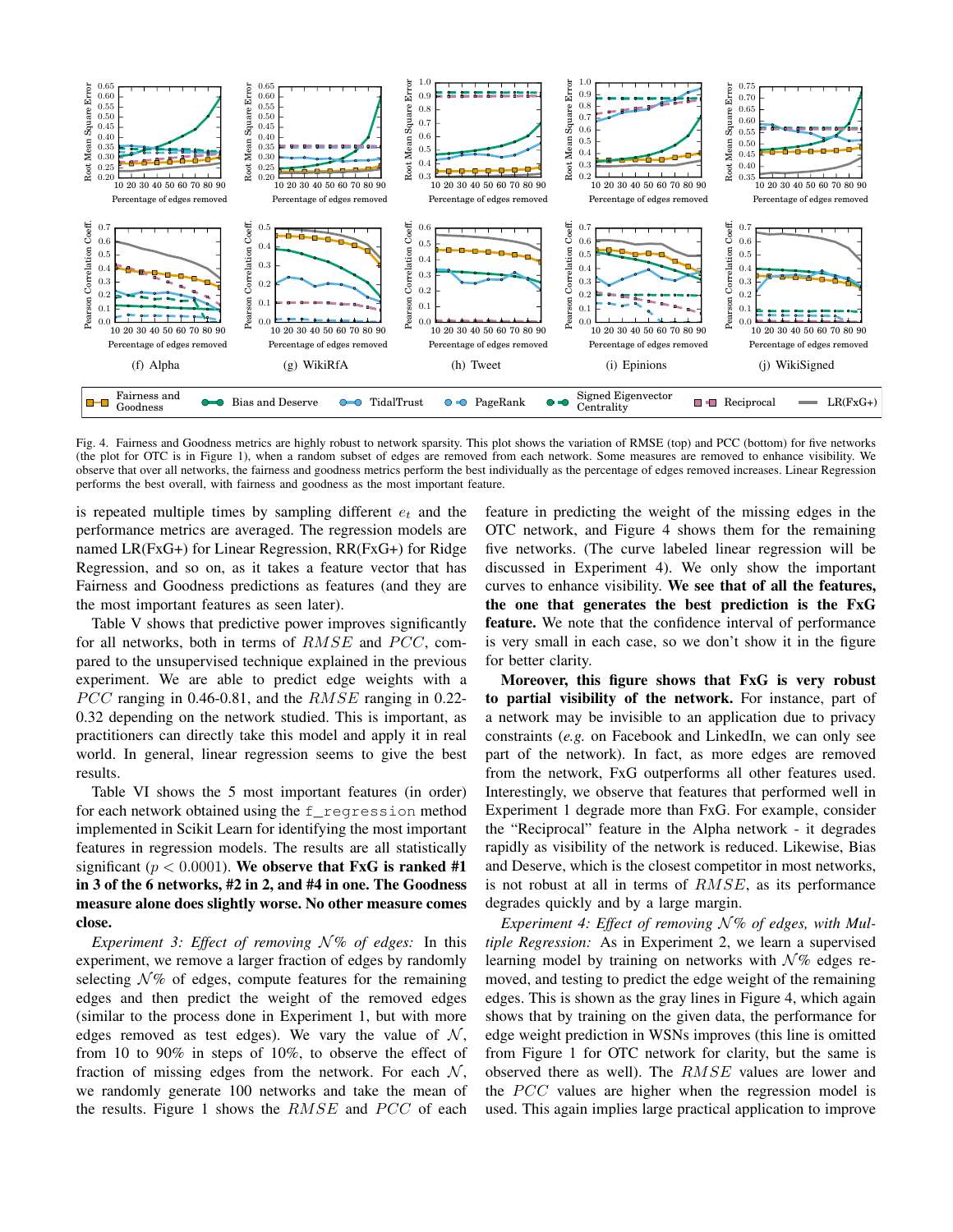WSN based services. The prediction is done using a linear regression model and is called LR(FxG+) as before because Fairness and Goodness metrics are the most important features. This is especially true when higher percentage of edges are removed from the networks. As previously, the importance of features was calculated using f\_regression method. Other regression models also perform similarly.

#### VII. CONCLUSION

Our paper is the first to show how to predict edge weights in weighted signed networks (WSNs) and has the following contributions:

• Novel metrics: We proposed two vertex based metrics called fairness and goodness to assess the reliability of a node in rating others, and to assess how much the node is liked/trusted by other nodes, respectively.

• Convergence and uniqueness: We show that fairness and goodness converge to a unique value in time linear to the size of the network.

• Effectiveness in Signed Edge Weight Prediction: We show that fairness and goodness can be used to calculate unknown weights in WSNs with higher precision than previous techniques. In conjunction with other features defined for WSNs, we show that our prediction engine is able to outperform past methods (suitably enhanced).

• Robustness. We also show the robustness of the engine by varying the size of the networks by showing that it performs the best across all these networks.

All datasets and codes have been made available at [30]. The codes are also open-sourced in the SNAP library [18]. ACKNOWLEDGEMENT

Part of this work was funded by the US Army Research Office under Grant Number W911NF1610342. We would like to thank Andrew Miller and the anonymous reviewers for useful comments.

#### **REFERENCES**

- [1] M. Shahriari and M. Jalili, "Ranking nodes in signed social networks," *Social Network Analysis and Mining*, vol. 4, no. 1, 2014.
- [2] S. Kumar, F. Spezzano, and V. Subrahmanian, "Accurately detecting trolls in slashdot zoo via decluttering," in *ASONAM*, 2014.
- [3] Z. Wu, C. C. Aggarwal, and J. Sun, "The troll-trust model for ranking in signed networks," in *WSDM*, 2016.
- [4] S. Kumar, "Structure and dynamics of signed citation networks," in *WWW Companion*, 2016.
- [5] J. Leskovec, D. Huttenlocher, and J. Kleinberg, "Signed networks in social media," in *SIGCHI*, 2010.
- [6] V. A. Traag and J. Bruggeman, "Community detection in networks with positive and negative links," *Physical Review E*, vol. 80, no. 3, 2009.
- [7] M. Shafaei and M. Jalili, "Community structure and information cascade in signed networks," *New Generation Computing*, vol. 32, no. 3-4, pp. 257–269, 2014.
- [8] D. Li, Z.-M. Xu, N. Chakraborty, A. Gupta, K. Sycara, and S. Li, "Polarity related influence maximization in signed social networks," *PloS one*, vol. 9, no. 7, 2014.
- [9] R. West, H. S. Paskov, J. Leskovec, and C. Potts, "Exploiting social network structure for person-to-person sentiment analysis," *TACL*, vol. 2, pp. 297–310, 2014.
- [10] Y. Qian and S. Adali, "Foundations of trust and distrust in networks: Extended structural balance theory," *TWEB*, vol. 8, no. 3, p. 13, 2014.
- [11] P. Bonacich and P. Lloyd, "Calculating status with negative relations," *Social Networks*, vol. 26, no. 4, pp. 331 – 338, 2004.
- [12] J. Leskovec, D. Huttenlocher, and J. Kleinberg, "Predicting positive and negative links in online social networks," in *WWW*, 2010.
- [13] D. Cartwright and F. Harary, "Structural balance: a generalization of heider's theory." *Psychological review*, vol. 63, no. 5, p. 277, 1956.
- [14] S. Brin and L. Page, "The anatomy of a large-scale hypertextual web search engine," *Computer Networks*, vol. 30, no. 1-7, pp. 107–117, 1998.
- [15] A. Mishra and A. Bhattacharya, "Finding the bias and prestige of nodes in networks based on trust scores," in *WWW*, 2011.
- [16] Y. Katz and J. Golbeck, "Social network-based trust in prioritized default logic," in *AAAI*, 2006.
- [17] S. D. Kamvar, M. T. Schlosser, and H. Garcia-Molina, "The eigentrust algorithm for reputation management in p2p networks," in *WWW*, 2003.
- [18] J. Leskovec and R. Sosič, "Snap: A general-purpose network analysis and graph-mining library," *ACM Transactions on Intelligent Systems and Technology (TIST)*, vol. 8, p. 1, 2016.
- [19] B. Huang, A. Kimmig, L. Getoor, and J. Golbeck, "A flexible framework for probabilistic models of social trust," in *SBP*, 2013.
- [20] T. DuBois, J. Golbeck, and A. Srinivasan, "Predicting trust and distrust in social networks," in *PASSAT/SocialCom*, 2011.
- [21] R. Guha, R. Kumar, P. Raghavan, and A. Tomkins, "Propagation of trust and distrust," in *WWW*, 2004.
- [22] S.-H. Yang, A. J. Smola, B. Long, H. Zha, and Y. Chang, "Friend or frenemy?: predicting signed ties in social networks," in *SIGIR*, 2012.
- [23] J. Tang, Y. Chang, C. Aggarwal, and H. Liu, "A survey of signed network mining in social media," *ACM Computing Surveys*, vol. 49, no. 3, pp. 1–37, 2016.
- [24] E. Gilbert, "Predicting tie strength in a new medium," in *CSCW*, 2012.
- [25] E. Gilbert and K. Karahalios, "Predicting tie strength with social media," in *SIGCHI*, 2009.
- [26] I. Kahanda and J. Neville, "Using transactional information to predict link strength in online social networks." in *ICWSM*, 2009.
- [27] R. Xiang, J. Neville, and M. Rogati, "Modeling relationship strength in online social networks," in *WWW*, 2010.
- [28] S. Sintos and P. Tsaparas, "Using strong triadic closure to characterize ties in social networks," in *KDD*, 2014.
- [29] A. Roy, J. Srivastava, and J. Huh, "Trustingness & trustworthiness: A pair of complementary trust measures in a social network," in *ASONAM*, 2016.
- [30] "Project webpage," http://cs.umd.edu/∼srijan/wsn/.
- [31] J. M. Kleinberg, "Authoritative sources in a hyperlinked environment," *Journal of the ACM*, vol. 46, no. 5, pp. 604–632.
- [32] T. Moore and N. Christin, "Beware the middleman: Empirical analysis of bitcoin-exchange risk," in *Financial cryptography (FC)*, 2013.
- [33] C. Hutto and E. Gilbert, "Vader: A parsimonious rule-based model for sentiment analysis of social media text," in *ICWSM*, 2014.
- [34] S. Maniu, B. Cautis, and T. Abdessalem, "Building a signed network from interactions in wikipedia," in *DBSocial*, 2011.
- [35] J. P. Dickerson, V. Kagan, and V. Subrahmanian, "Using sentiment to detect bots on twitter: Are humans more opinionated than bots?" in *ASONAM*, 2014.
- [36] V. Kagan, A. Stevens, and V. Subrahmanian, "Using twitter sentiment to forecast the 2013 pakistani election and the 2014 indian election," *IEEE Intelligent Systems*, vol. 30, no. 1, pp. 2–5, 2015.

#### APPENDIX A

#### FAIRNESS AND GOODNESS PROOFS

*Proof for Proposition 1: Fairness and Goodness satisfy Axiom 1 and Axiom 2.*

*Proof:* Let us start by proving that Axiom 1 is satisfied by goodness. Let  $u_1$  and  $u_2$  be two vertices having the identical ego-in-network, and let  $h$  be the 1-to-1 mapping between the two ego-in-networks. From definition of goodness, we have

$$
g(u_1) - g(u_2) =
$$
  
\n
$$
= \frac{1}{|in(u_1)|} \sum_{v' \in in(u_1)} f(v') \cdot W_{u_1}(v', u_1) +
$$
  
\n
$$
- \frac{1}{|in(u_2)|} \sum_{v'' \in in(u_2)} f(v'') \cdot W_{u_2}(v'', u_2)
$$
  
\n
$$
= \frac{1}{|in(u_1)|} \left( \sum_{v' \in in^+(u_1)} (f(v') - f(h(v'))) \cdot W_{u_1}(v', u_1) +
$$
  
\n
$$
+ \sum_{v' \in in^-(u_1)} (f(v') - f(h(v'))) \cdot W_{u_1}(v', u_1) \right)
$$

If  $f(v) = f(h(v))$   $\forall v \in in^-(u_1)$ , and  $f(v) \ge f(h(v))$  $\forall v \in in^+(u_1)$ , it follows that

$$
g(u_1) - g(u_2) = \frac{1}{|in(u_1)|} \sum_{v' \in in^+(u_1)} (f(v') - f(h(v')) \cdot W_{u_1}(u, v) + 0
$$